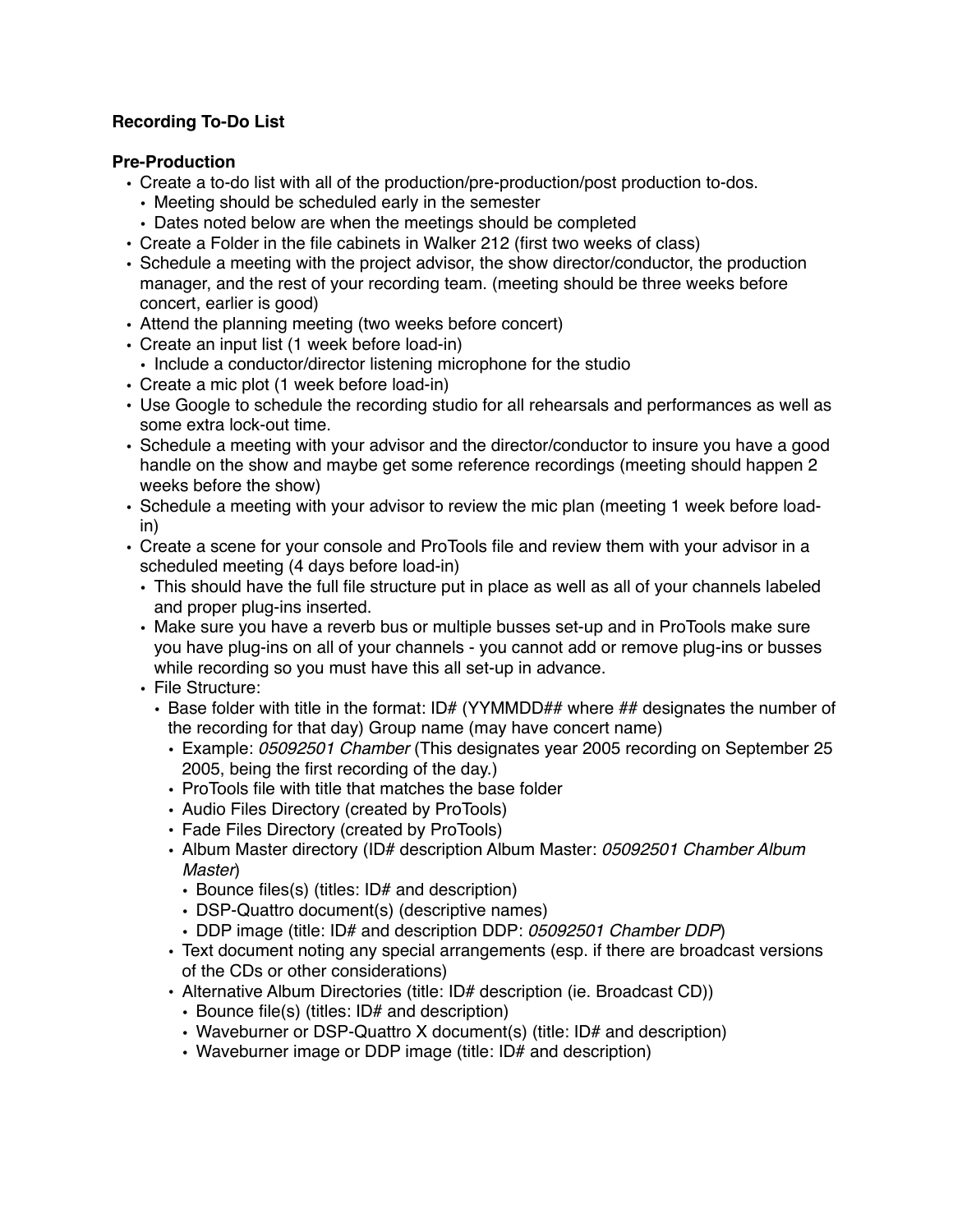# **Production**

- Create a Call Sheet and distribute it to all sound crew (2 weeks before load-in)
	- Live engineers will want some tuning/testing time outside of other load-in times
	- All engineers need to plan to test microphones every day there is activity in the space before rehearsal and performances. Things sometimes get rematched or break or… Make sure you find out and fix these things before the musicians show-up.
- Attend all load-ins, rehearsals, performances, and strike.
- Record claps on stage in order to (these should all be complete before the final rehearsal):
- confirm all microphones are what you think they are (especially that left and right are correct)
- confirm all microphones have proper polarity
- time align the microphones (depending on the show this may or may not be important)
- Set up a mic by the conductor that picks up his voice while talking to the ensemble. This will help you know what is going on and know more about what the conductor is looking for out of the ensemble. Turning the woodwind mic up when the conductor has asked them to play louder is generally a bad idea because they are then too loud for example. Make sure this is in place from the first rehearsal. (may not be possible for Jazz concerts, might be used in the mix for pep band concerts)
- Record each rehearsal to ProTools with a logic back-up.
- Run a test of the stream at each rehearsal
- Record your compressed and uncompressed mixes to ProTools and the Logic back-up.
- Note that if you do your job right the mix will be recorded and done at the end of the performance.
- Advanced students may also want to record a mix-minus or stems. Talk to your advisor about these terms and what that will might mean in your case.
- **• During Rehearsal:**
	- Engineer:
		- Practice, practice, practice you need to nail the broadcast mix, get it great before you are on air - write down notes for each piece of music about soloists or specific changes in the mix you need to make. Get ready. Stay focused. Make sure the compressed broadcast mix rocks.
		- Get the gains set ideally for every track.
		- Make sure all the microphones are set up the best possible way.
		- Constantly listen to insure you are not missing parts of the music.
		- Drop ProTools markers at the **start** of each piece and movement.
			- **WARNING WARNING WARNING WARNING**  in ProTools enter (on the number pad) adds a marker. Return (by the letter keys) stops recording and returns to 0. Hitting the wrong key makes for a very bad day.
	- Assistant Engineer:
		- Monitor the stream and the back-up recording.
		- Pass along any notes to the engineer. Make sure everything sounds good.
	- **• After Each Rehearsal and Performance:**
		- Engineer:
			- Back up the recording to the vpa\_audio share in the proper semester folder. Use the visual differ app to update the previous backup.
			- Make sure the input list and other paperwork is updated.
			- Insure microphones are set and that all elements of the setup are documented so that if someone does a studio session before your next recording and you have to do a big reset it is easy to do.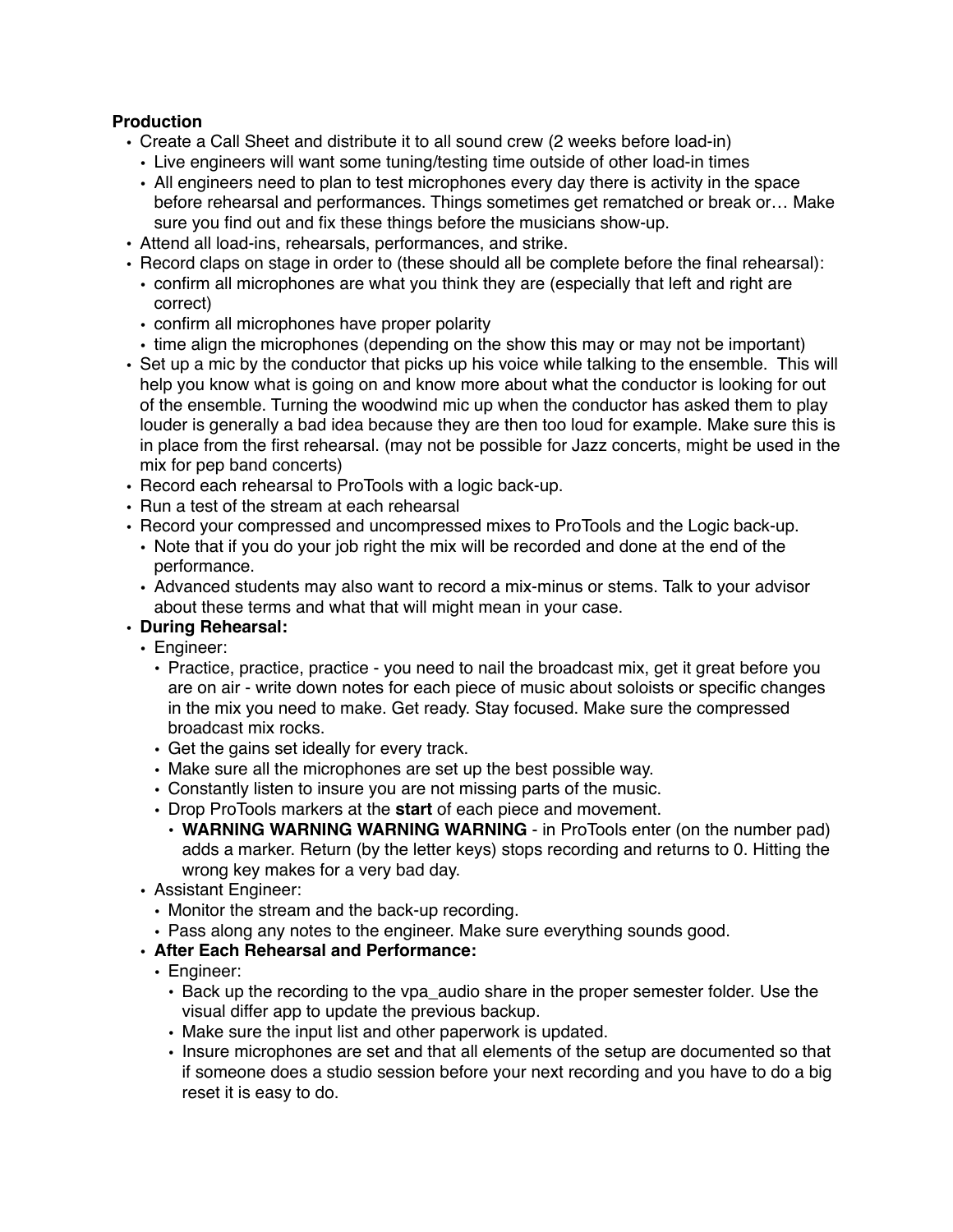- Assistant Engineer
	- Make sure any notes are properly filed in the file box in the studio, tidy up the space, assist the engineer on any items needed.
	- When there is down time ask the lead engineer about the set-up and mix. Make sure you know how to set everything up on your own. If you don't understand something make sure you take time to talk with the lead engineer or advisor about it. Do not waste this learning opportunity.
	- Bounce files for the conductor/director to review if required

# **• During the Show:**

- Assistant Engineer:
	- Monitor the back-up recording and stream encoding
	- Have a printed program from the show and write down ProTools time code for the start of each piece and movement. This is especially important for Jazz concerts where they might not follow the program. These notes will be supplied to NPR should the concert be broadcast so think about how you are representing yourself professionally. Times noted should be the beginning of each piece. Endings are not required.

# **Post Production:**

#### **• Immediately After the show**

- Start a back-up copy
- Strike the microphones first so they are not damaged while the rest of the crew strikes chairs etc…
- Clear and reset ("Zero") the mixers
- insure all files are in the file cabinet in 212
- **• Completed 1 week after the show**
	- Scan or otherwise insure that all important paperwork is in the archive folder on the server.
	- Have a completed mix that you review with the project advisor and the music conductor/ director if they are available
- **• Complete 2 weeks after the show**
	- Master the album using DSP-Quattro
	- Review that master with the project advisor
	- Make sure the full archive is completely backed up on the server
	- Add final mastered files in vpa\_audio:CD Archive:(Correct Semester):ID# Description:ID# Description CD# such that the individual audio files could be dragged onto any CD burning application and burned to disk or any individual piece can be quickly identified and retrieved for online sharing.
		- File Structure:
			- **• vpa\_audio:CD Archive:(Correct Semester):ID# Description**

ex. *vpa\_audio:CD Archive:2005 Fall:05092501 Chamber*

- **Text or PDF document** with Mastering Information
- **Text Document** with any needed notes about types of CDs (if there are special CDs such as an NPR broadcast CD with extra crowd noise or a CD with limited tracks prepared for a grant application).
- Folder **ID# Description CD#** for example ex. *vpa\_audio:CD Archive:2005 Fall:05092501 Chamber:05092501 Chamber CD#1*